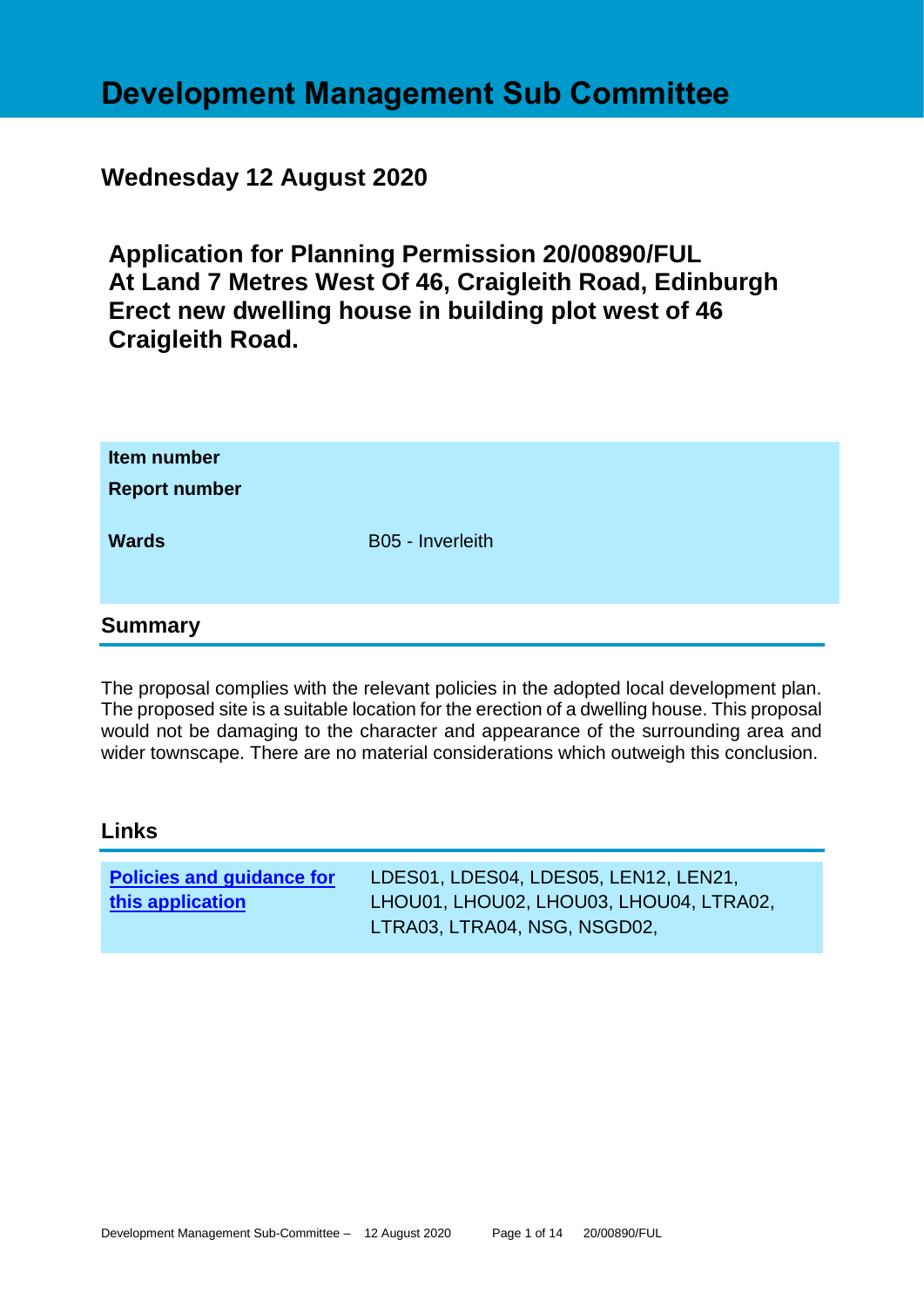# **Report**

# **Application for Planning Permission 20/00890/FUL At Land 7 Metres West Of 46, Craigleith Road, Edinburgh Erect new dwelling house in building plot west of 46 Craigleith Road.**

# **Recommendations**

**1.1** It is recommended that this application be Granted subject to the details below.

# **Background**

#### **2.1 Site description**

The application site is a separate plot which was previously part of the garden ground of No. 46 Craigleith Road, a semi-detached two storey house on the south side of Craigleith Road. The area is characterised by traditional bungalows, semi-detached and terraced two storey properties which share a horizontal emphasis. Access to the proposed property will be via the existing driveway utilised by No.46.

#### **2.2 Site History**

5 October 2016- An application for planning permission to erect a new house within the curtilage of No. 46 Craigleith Road was withdrawn (application reference: 16/03885/FUL).

17 February 2017- An application to erect a new house within the curtilage of No. 46 Craigleith Road was refused under delegated powers (application reference:17/00023/FUL).

28 July 2017- The Local Review Body upheld decision by the Chief Planning Officer to refuse planning permission (review reference:17/00044/REVREF).

5 December 2018 - An application to erect a new house within the curtilage of No. 46 Craigleith Road was refused by the Development Management Sub-Committee (application reference:18/07513/FUL).

13 May 2019- Appeal allowed by the Planning and Environmental Appeals Division to grant permission to erect a new house within the curtilage of No. 46 Craigleith Road (Appeal Reference: PPA-230-2262).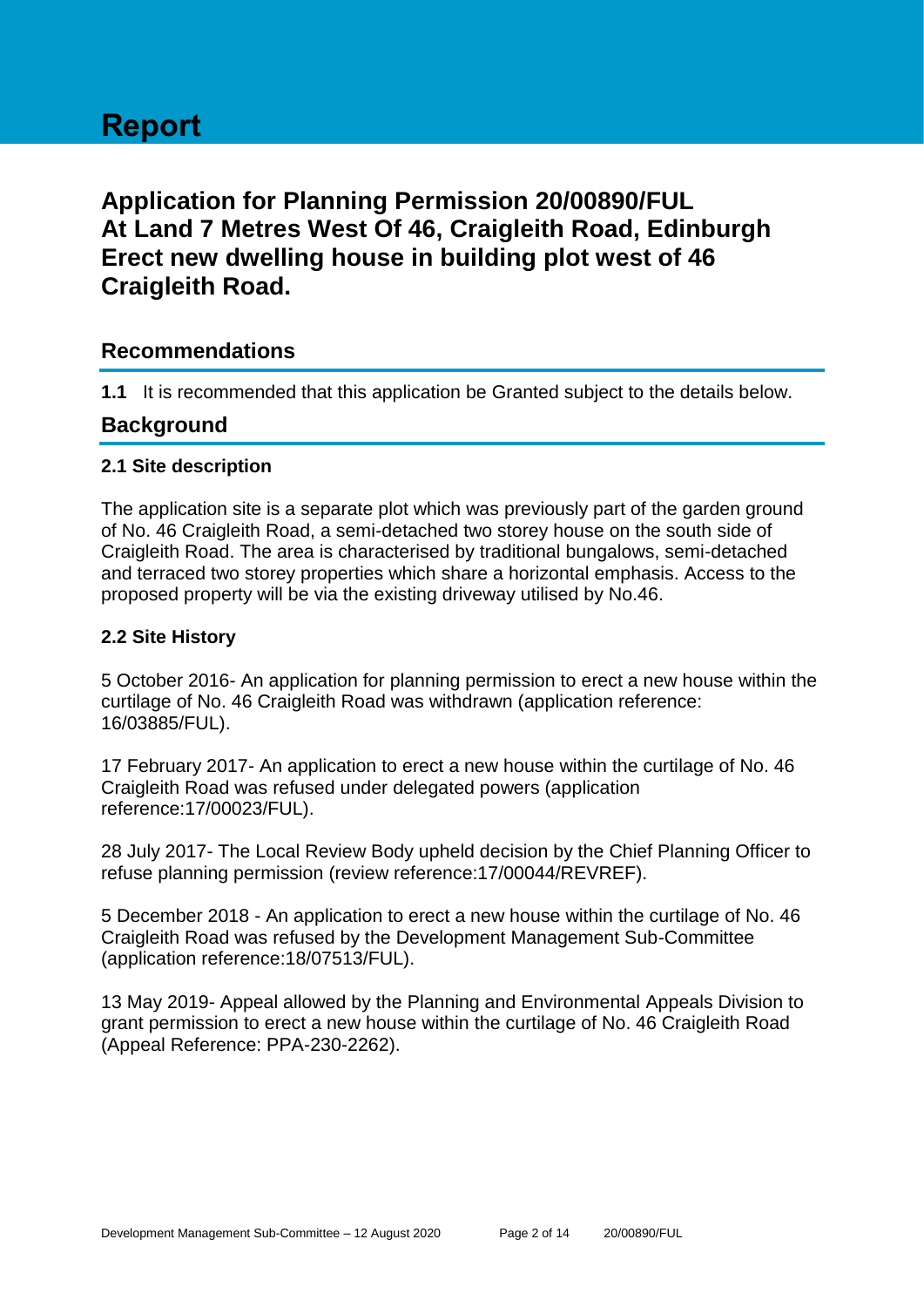#### **3.1 Description Of The Proposal**

The application is for planning permission for the erection of a three bedroom, two storey flat roofed house with single storey rear element. The plot is 8.1 metres wide and approximately 39 metres deep.

The proposed house would be approximately 15.4 metres deep, 5.8 metres wide and will have a maximum height of 6.57 metres, which will closely match the eaves height of the neighbouring two storey buildings. The single storey rear element of the property will have a maximum height of approximately 2.9 metres.

The new building will be set back from the mutual boundary shared with the neighbouring properties to the west of the site (No. 48 and No. 50) by approximately 1.2 metres. The distance between the proposal and these neighbouring dwellings will be about 3 metres.

The distance between the proposed property and the dwelling to the east of the site, No. 46, will be approximately 1.6 metres.

One parking space would be located within the curtilage of the proposed dwelling.

The dwelling would be externally finished in render and timber cladding. It will also have a green roof.

A fence has already been erected along the new boundary formed between No.46 and the application site, while there is a solid wall present along the mutual boundary currently shared with the neighbouring properties, No. 48 and No. 50 Craigleith Road.

#### **3.2 Determining Issues**

Section 25 of the Town and Country Planning (Scotland) Act 1997 states - Where, in making any determination under the planning Acts, regard is to be had to the development plan, the determination shall be made in accordance with the plan unless material considerations indicate otherwise.

Do the proposals comply with the development plan?

If the proposals do comply with the development plan, are there any compelling reasons for not approving them?

If the proposals do not comply with the development plan, are there any compelling reasons for approving them?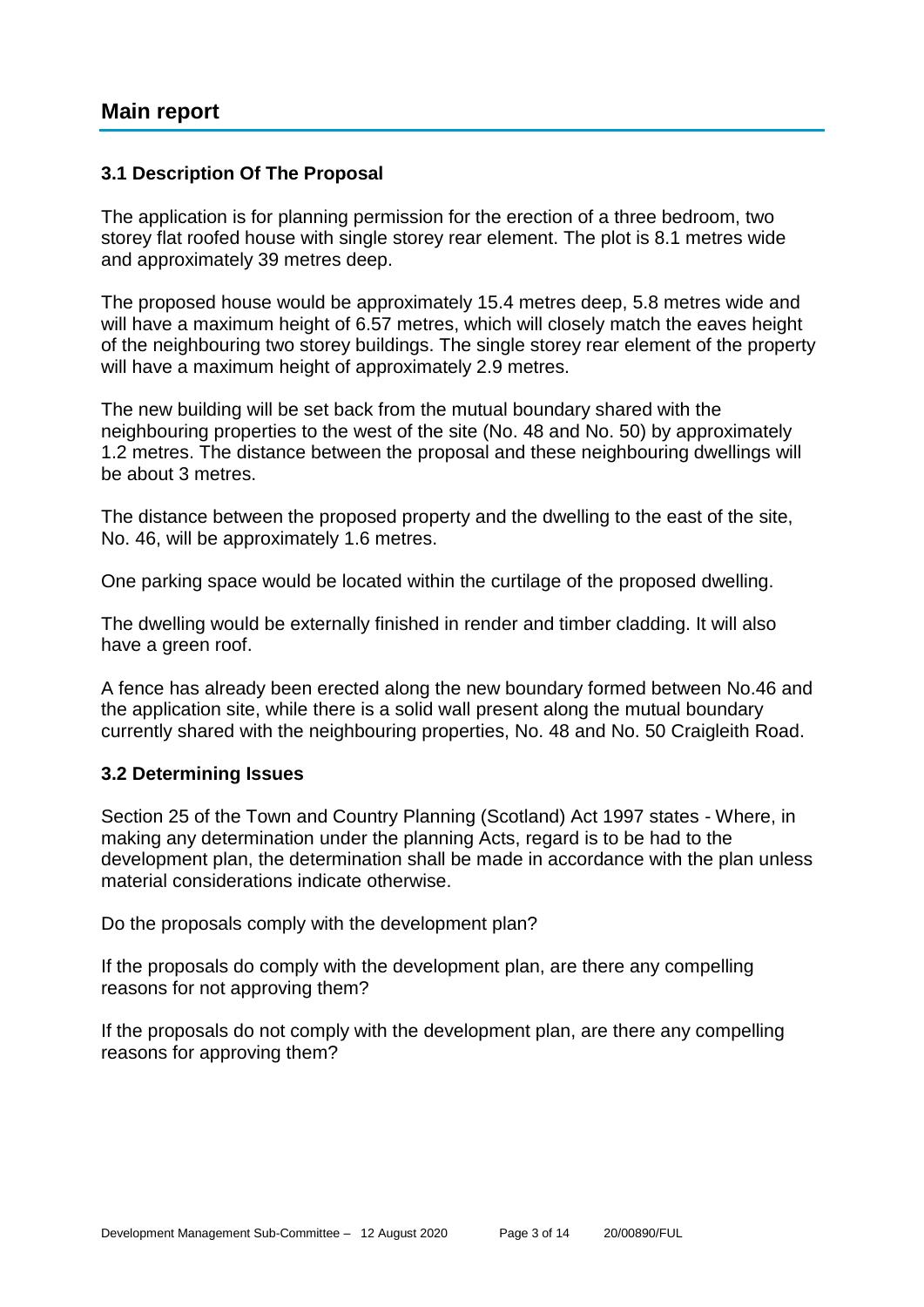#### **3.3 Assessment**

To address these determining issues, the Committee needs to consider whether:

- a) The principle of development at this location is acceptable;
- b) The proposal is of an appropriate scale, form and design;
- c) The proposal will result in a satisfactory residential environment;
- d) The proposed use would result in any loss of amenity;
- e) Road safety has been addressed;
- f) the proposal has no impact in terms of flooding;
- g) the proposal will have no impact on trees;
- h) Other matters; and
- i) Public comments have been addressed.

#### a) The Principle of Development in this Location

Policy Hou1 (Housing Development) of the adopted Edinburgh Local Development Plan (LDP) states that priority will be given to the delivery of the housing land supply and relevant infrastructure on suitable sites in the urban area, provided proposals are compatible with other policies in the plan.

The application site is defined as being part of the urban area in the adopted LDP. The principle of housing development at the site is therefore acceptable as long as the proposals are compatible with other policies in the plan.

LDP policy Hou 2 - Housing Mix states that the Council will seek a mix of house types and sizes where practicable to meet a range of housing needs. The surrounding area consists of largely detached, semi-detached and terraced dwellings. The proposed dwelling would provide further accommodation within the area for families and complies with LDP policy Hou 2.

Planning permission was refused by the Development Management Sub Committee for the erection of a new dwelling house on this site under planning application 18/07513/FUL.

The decision was then overturned by the Scottish Government's Planning and Environmental Appeals Division (DPEA) and consent was granted. This consent is still currently extant. The principle of constructing a dwelling within the site is therefore established.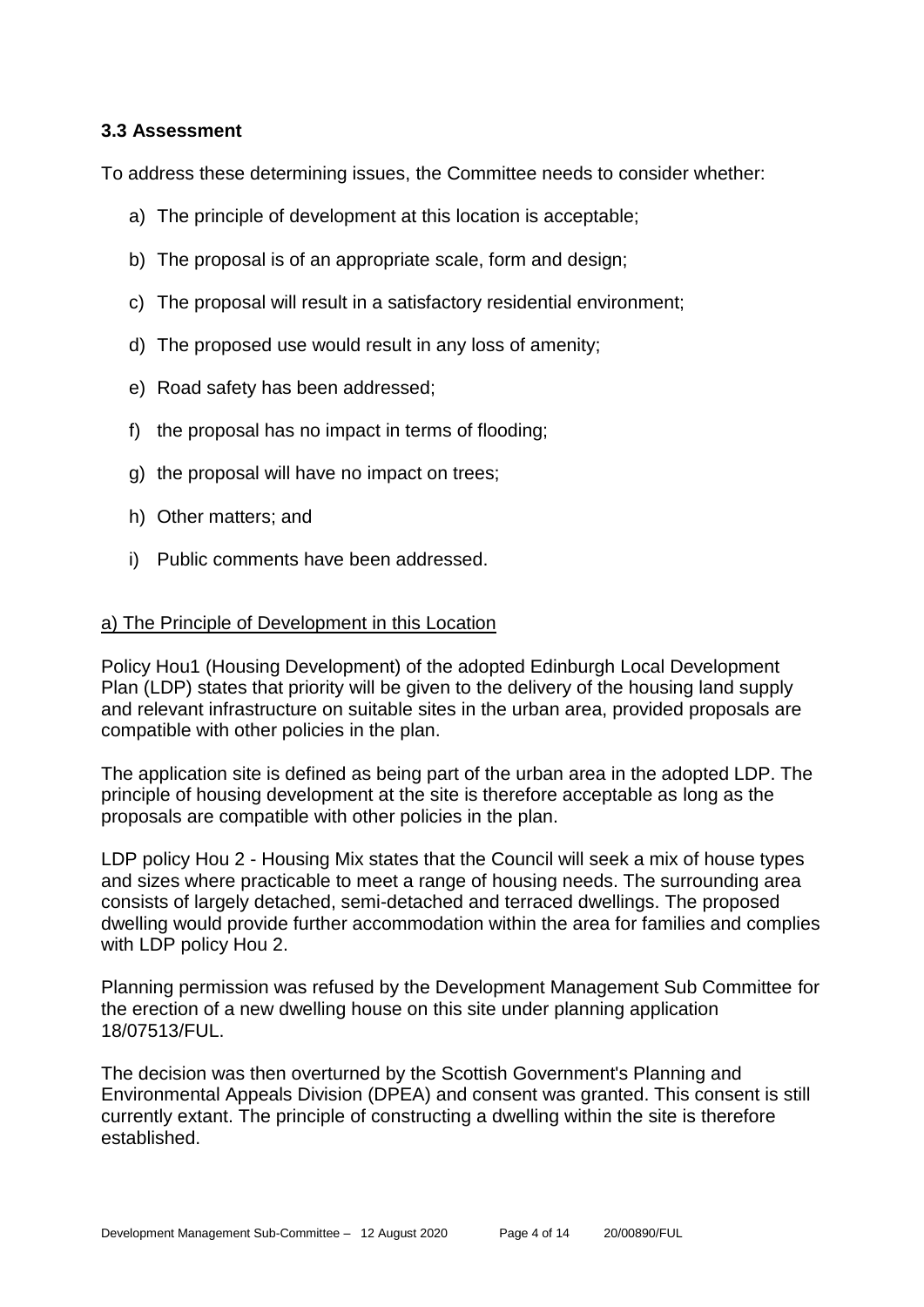Overall the proposal is also compatible with other policies in the plan and therefore the principle of housing development is acceptable.

The proposal complies with Policy Hou1.

#### b) Scale Form and Design

LDP policy Des 1 states that planning permission will be granted for development where it is demonstrated that the proposal will create or contribute towards a sense of place.

LDP Policy Des 4 (Development Design- Impact on Setting) states that planning permission will be granted for development where it is demonstrated that it will have a positive impact upon its surroundings.

LDP policy Hou 4 - Housing Density sets out criteria for establishing whether the density of a proposed development is compatible with the character of the area.

The dwellings in the surrounding area are largely terraced, semi-detached dwellings and traditional bungalows.

The new proposed house is a two-storey dwelling with an eaves line that matches that of the directly neighbouring properties.

The proposed house will be externally finished in a mixture of render which is common on many of the surrounding properties and timber.

It is noted that the approved house on the site is a one and half storey dwelling with a mono pitched roof utilising a mixture of more modern materials like zinc.

The main two storey body of the proposed dwelling will largely match the depth of the directly nearby properties. The single storey element, to the rear, will also be no deeper than many of neighbouring dwellings that have single storey rear extensions.

The previous consent has shown that the introduction of a detached dwelling on the site would not result in an unacceptable level of density. The proposal is very similar in width, depth and position on site to that previously approved. The major change is that while the approved building on the site is one and half and single storey with mono pitched roofs the proposal is now two storey and one storey with flat roofs. Overall it is felt that the new proposal better reflects the character and appearance of the surrounding area.

The proposal broadly complies with LDP policies Des1, Hou 4 and Des 4.

#### c) Residential Environment

LDP Policy Des 5 (Development Design- Amenity) states that planning permission will be granted for development where it is demonstrated that future occupiers have acceptable levels of amenity in relation to noise, daylight, sunlight, privacy and immediate outlook.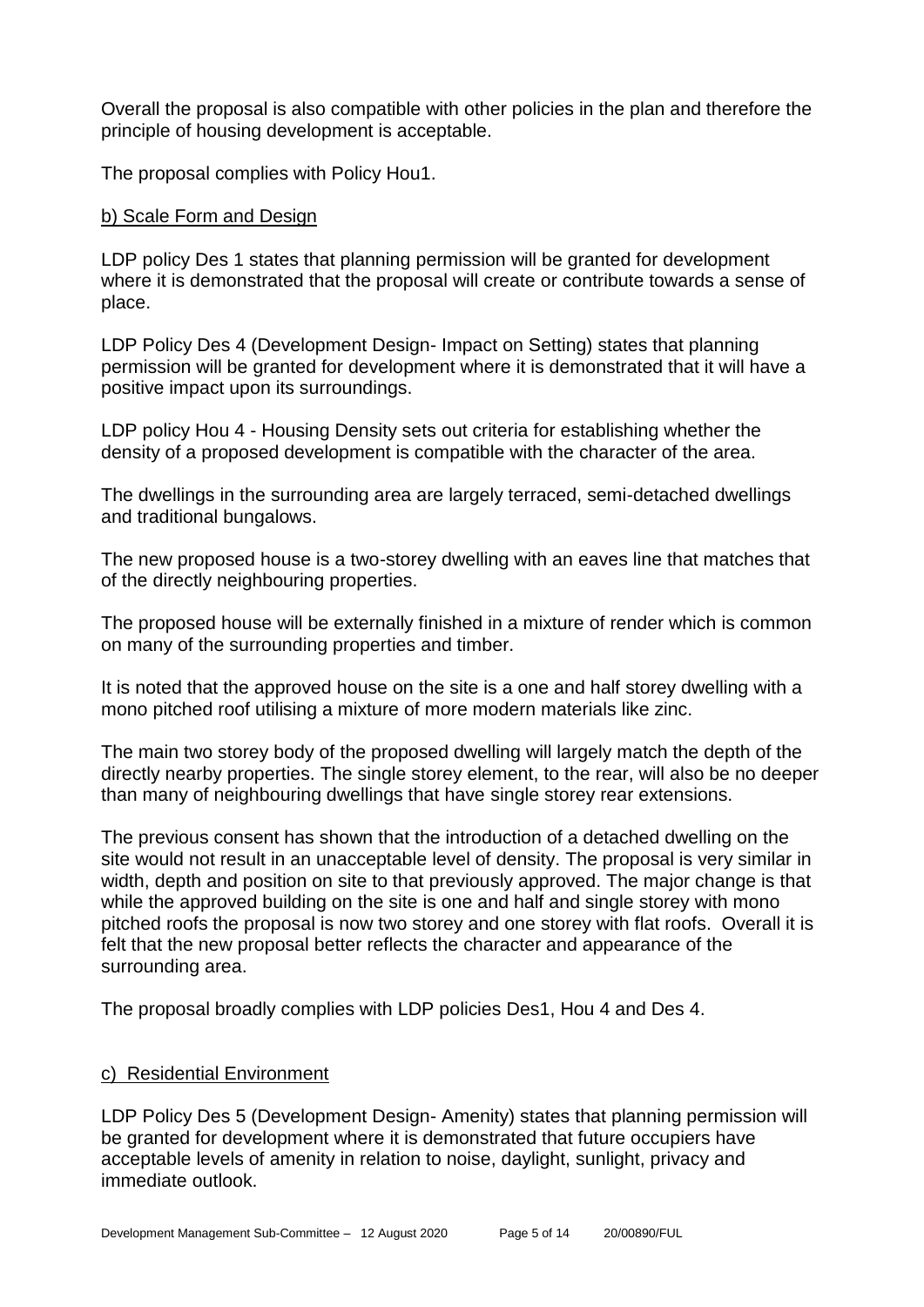The Edinburgh Design Guidance also seeks to address the criteria of an acceptable level of amenity for future occupiers of the development.

The proposed dwelling will have large windows to its front and rear elevations at both ground floor and upper level. It would provide adequate levels of sunlight/daylight for any future occupiers. It will also provide adequate internal floorspace and a good amount of external garden ground will also be provided. It would have to comply with the building regulations in terms of adaptability and sustainability and it meets the other criteria of Des 5.

The proposal complies with policy Des 5 and the Edinburgh Design Guidance.

#### d) Loss of Amenity to Neighbours

LDP Policy Des 5 (Development Design- Amenity) states that planning permission will be granted for development where it is demonstrated that the amenity of neighbouring developments is not adversely affected.

It is noted that the majority of the two-storey element of the proposed property lies within a gable to gable situation between the neighbouring two storey buildings.

The Edinburgh Householder Guidance states that *Windows will only be protected for privacy and light if they themselves accord with policies in terms of distance to the boundary. Windows on side walls or gables - as often found on bungalows, for instance- will not normally be protected as they are not set back sufficiently from the boundary to be "good neighbours" themselves, taking only their fair share of light.*

The Edinburgh Design Guidance states that *Daylight to gables and side windows is generally not protected.*

The gable windows and entrance door on the neighbouring property (No. 48 and 50) are positioned only 1.8 metres (approximately) from the mutual boundary. The new boundary distance between the application site and the gable windows of No. 46, has been established through the approval of the previous consent. As such the windows of neighbouring properties that lie within the gable to gable zone cannot be expected to be protected from loss of privacy or sunlight.

The proposed two storey element of the building shall project approximately 1.3 metres beyond the rear elevation of No. 46 and approximately 600mm beyond the rear elevation of No. 48. However, this limited degree of projection beyond existing rear elevations will ensure that any additional overshadowing will not be significant.

The single storey rear element of the proposal is only 2.9 metres (approximately) in height, which is less than the height of the rear elevation of the approved dwelling on the site. The DPEA Reporter concluded that the proposal would have no material impact upon neighbouring properties in terms of potential loss of sunlight/daylight. The neighbouring properties have large rear south facing gardens which the proposal will not materially impact.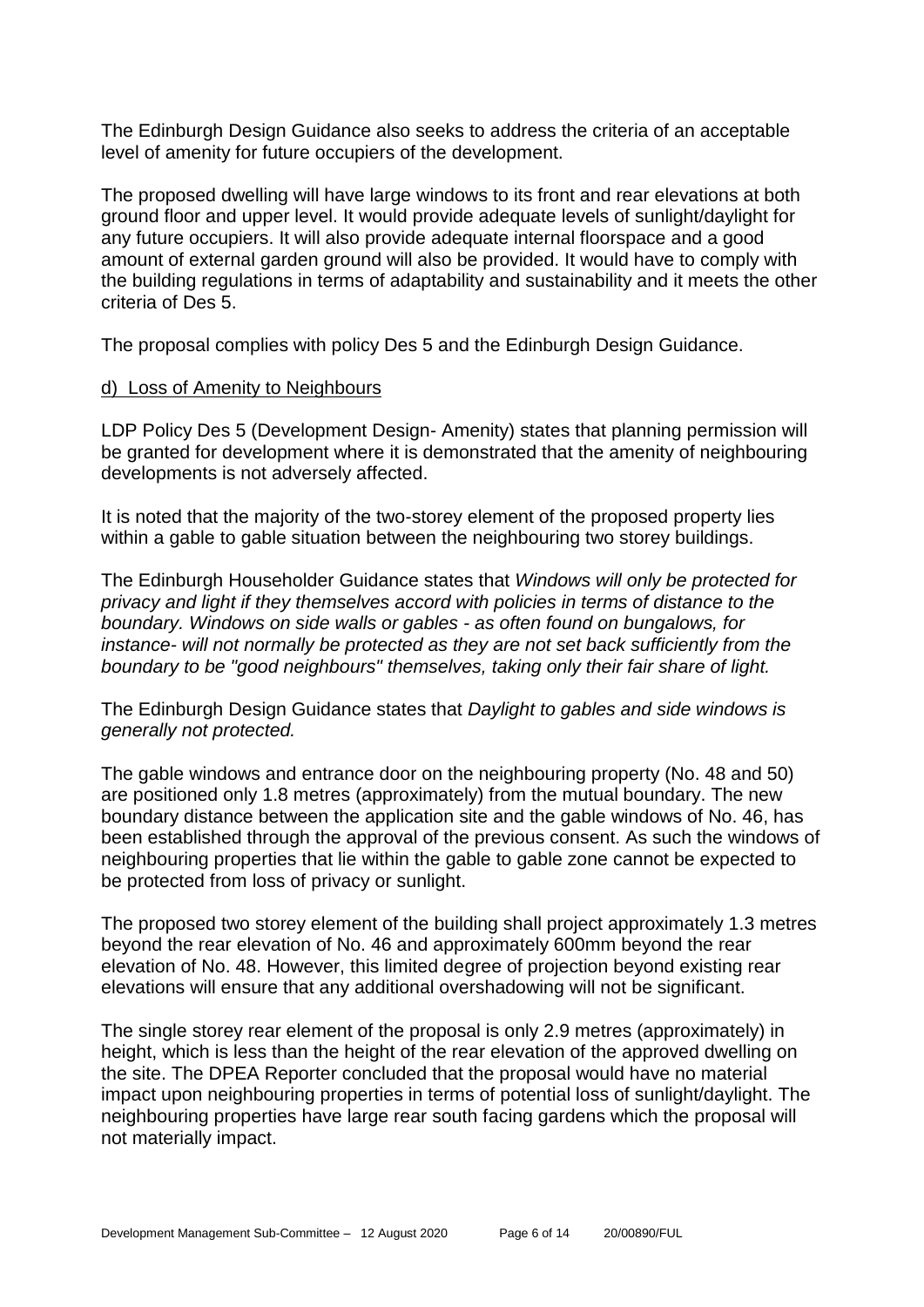There is only one slim window proposed in the side elevation of the property. This would, however, face onto the solid boundary wall. The rear facing windows will overlook the garden of the application property. Windows are assessed for privacy only within the width of the window and spread views are not considered.

The proposed property would be detached and set back off mutual boundaries. It is unlikely that normal residential use of the property would generate a significant noise impact upon existing residents. Construction noise is not controlled by the planning authority.

The proposal complies with policy Des 5 the Edinburgh Design Guidance and the Edinburgh Guidance for Householders.

#### e) Traffic or Road Safety Issues

LDP policy Tra 2- Private Car Parking states that planning permission will be granted for development where proposed car parking provision complies with and does not exceed the parking levels set out in Council Guidance.

LDP policy Tra 3 - Private Cycle Parking states that planning permission will be granted for development where the proposed cycle parking and storage facilities comply with the standards set out in Council guidance.

The Roads Authority was consulted as part of the assessment of the application. It has confirmed that it has no objections to the proposal

The application proposes one off street car parking provision which is acceptable. The dwelling will have a large rear garden for the secure storage of bikes.

The proposal complies with LDP policy Tra 2 and Tra3.

#### f) Flooding

LDP policy Env 21- Flooding states that planning permission will not be granted for development that would increase a flood risk or be at risk of flooding itself.

The property does not lie within an area defined as at risk of river, coastal water or surface flooding. A condition has been applied to the consent to ensure that a surface water management plan is submitted for the written approval of the Council prior to works commencing on site.

#### g) Trees

LDP policy Env 12- Trees states that development will not be permitted if likely to have a damaging impact upon a tree protected by a tree preservation order or on any other tree worthy of retention.

The site does not lie within a conservation area and no trees within the site or directly nearby are covered by a tree preservation order. It appears that the majority of small trees that were previously within the site have already been cleared.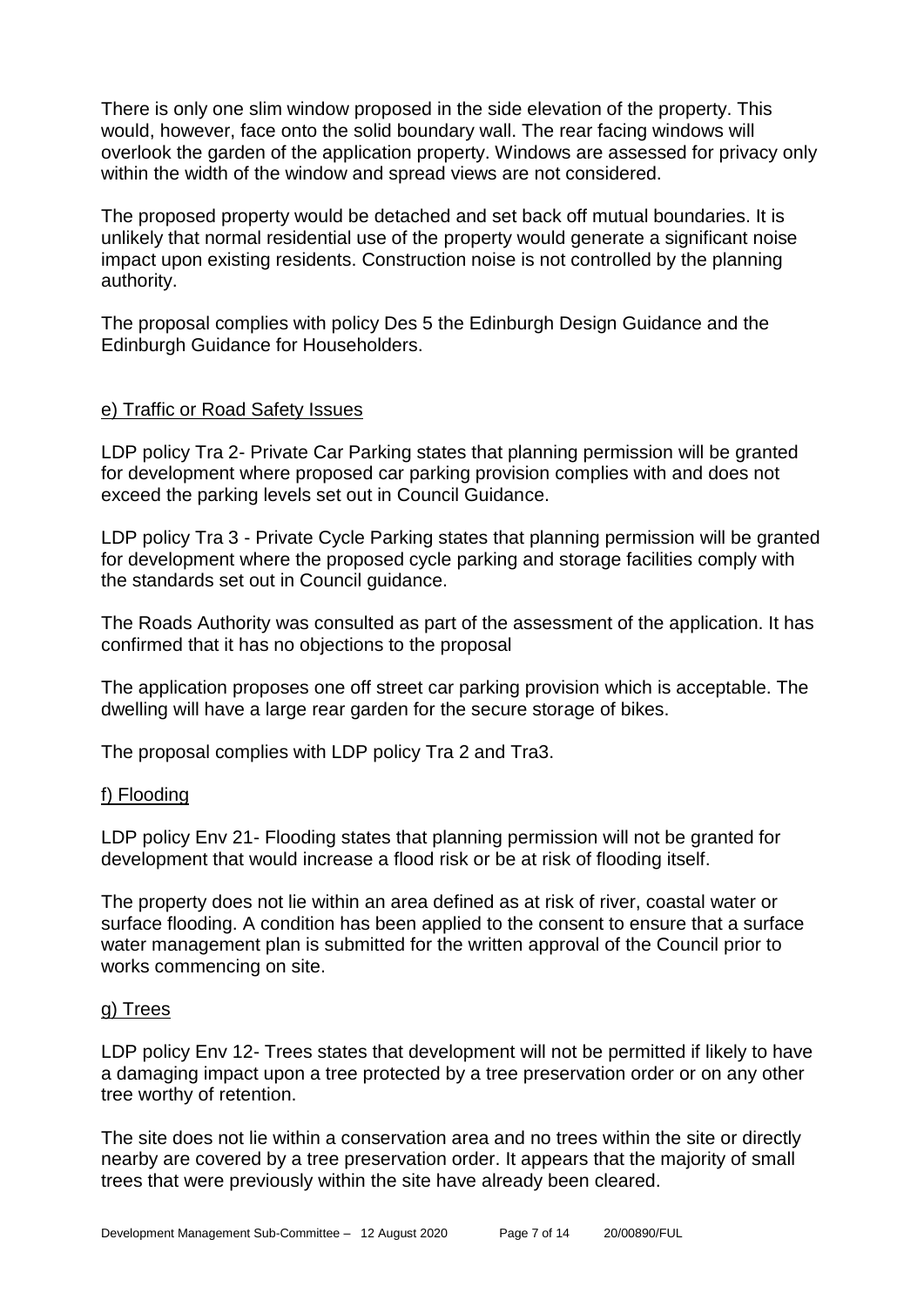There is a line of mature/semi mature trees to the north of the site. However, these are approximately 10 metres from the proposed development and are separated by the pavement, boundary wall and existing driveway.

The previous application for a detached dwelling house on the site, shared the same position and footprint as that proposed. No concerns were raised in the report produced by the Planning and Environmental Appeals Division with regards to trees either within or surrounding the site.

The proposal broadly complies with LDP policy Env 12.

#### h) Waste

The neighbouring properties are already served by Waste Services. Waste Services will provide a service here.

#### (i) Public comments

#### **Material representations - objection:**

- − Design and appearance. This is addressed in section 3.3b
- − Parking. This is addressed in section 3.3e
- − Overdevelopment of the site. This is addressed in section 3.3a & b.
- − Overshadowing and loss of sunlight. This is addressed in section 3.3d.
- − Overlooking. This is addressed in section 3.3d.
- − Noise impacts. This is addressed in section 3.3d.
- − Flooding Concerns. This is addressed in section 3.3f.
- − Loss of landscape, destruction of trees. This is addressed in section 3.3g
- − Size of property. This is addressed in section 3.3c
- − Impact on skyline. Given the relatively small height of the proposal it is unlikely that it would have a material impact upon important views of the city's skyline.

#### **Material representations in support**

- − Well designed and innovative design. More appropriate design than before. This is addressed in section 3.3b
- − Proportionate in size. This is addressed in section 3.3b
- − Enhances the surrounding area. This is addressed in section 3.3d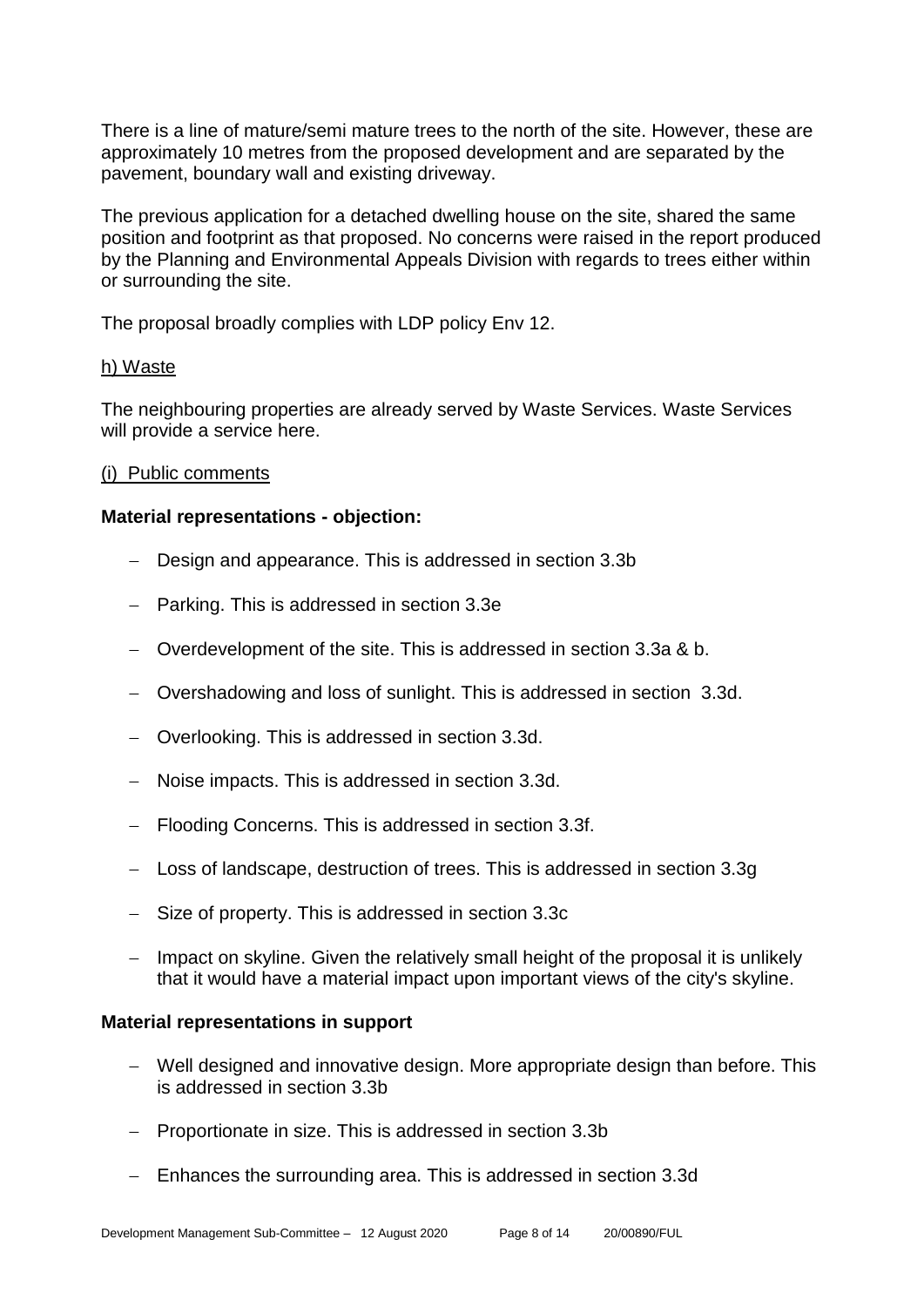- − Gap sites should be used, Edinburgh needs more homes. This is addressed in section 3.3a
- − The site has ample parking provision. This is addressed in section 3.3e
- − The site has ample garden ground This is addressed in section 3.3c

#### **Non-material comments**

- − Precedent. Every application is determined on its individual merits.
- − Location of those who made comments The Planning Service must consider all representations made.
- − Some letters were received that had no reason provided for their support of the proposal.

#### **Conclusion**

The proposal complies with the relevant policies in the adopted local development plan and non statutory guidance. The proposed site has been shown to be a suitable location for the erection of a dwelling house. This proposal would not be damaging to the character and appearance of the surrounding area and wider townscape. There are no material considerations upon which to refuse granting planning permission.

It is recommended that this application be Granted subject to the details below.

#### **3.4 Conditions/reasons/informatives**

#### **Conditions:-**

- 1. A detailed specification, including trade names where appropriate, of all the proposed external materials shall be submitted to and approved in writing by the Planning Authority before work is commenced on site; Note: samples of the materials may be required.
- 2. A fully detailed landscape plan, including details of all hard and soft surface and boundary treatments and all planting, shall be submitted to and approved in writing by the Planning Authority before work is commenced on site.
- 3. A Surface Water Management Plan shall be submitted for the written approval of the Council as Planning Authority prior to any works commencing on site. This should be prepared in line with the self-certification scheme below.
- 4. CEC Flood Planning Self-Certification Requirements and Guidance: http://www.edinburgh.gov.uk/info/20045/flooding/1584/flood\_planning\_applicatio n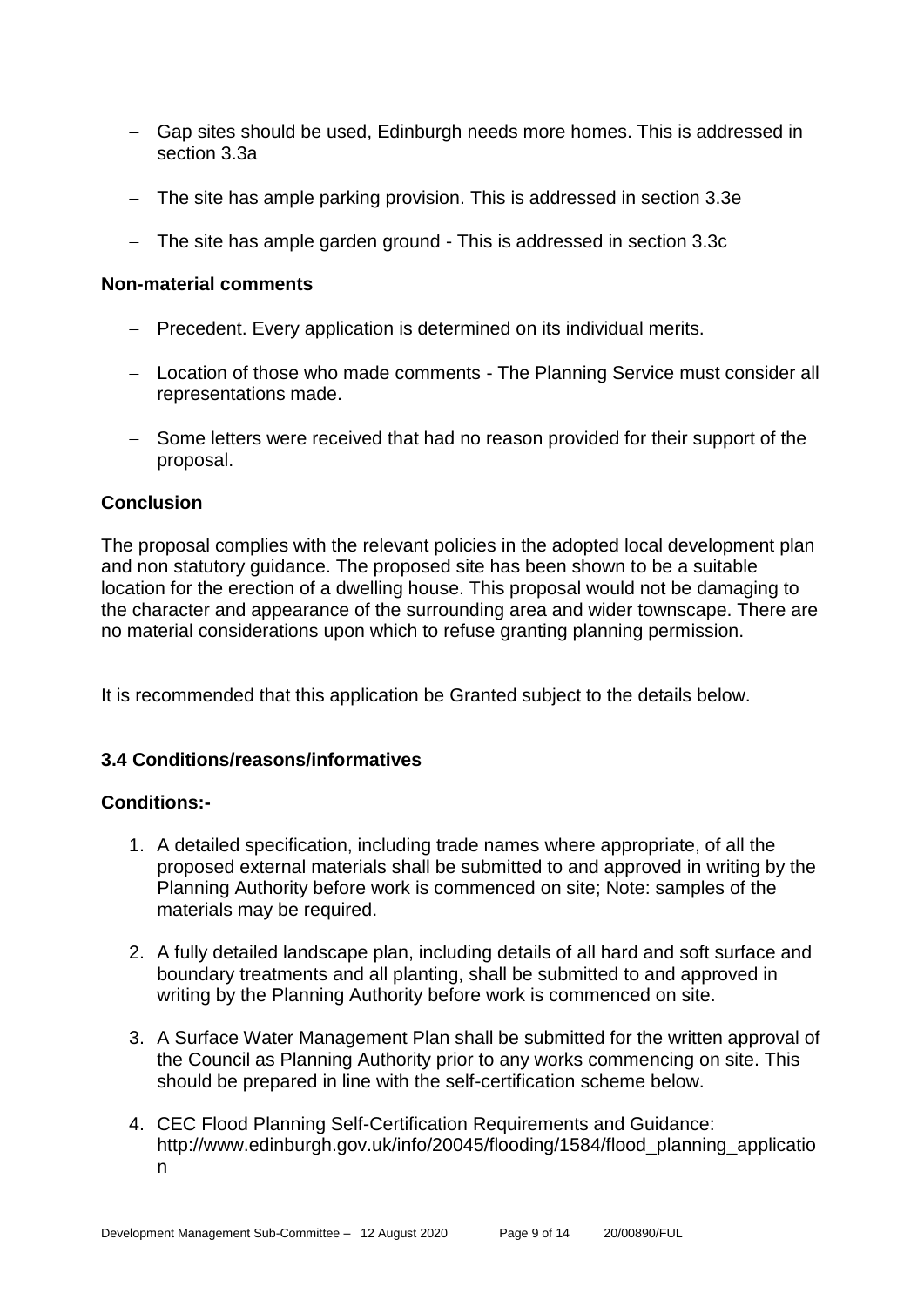5. Notwithstanding the provisions of the Town and Country Planning (General Permitted Development) (Scotland) order 1992 as amended (or any order amending, revoking or re-enacting that order), no extensions to the new house as hereby permitted shall be constructed without the submission of a new planning application for the assessment of the Council as Planning Authority.

#### **Reasons**:-

- 1. In the interests of amenity.
- 2. In the interests of amenity.
- 3. In the interests of surface water management.
- 4. In order to protect the amenity of neighbouring properties.

#### **Informatives**

It should be noted that:

- 1. The development hereby permitted shall be commenced no later than the expiration of three years from the date of this consent.
- 2. No development shall take place on the site until a 'Notice of Initiation of Development' has been submitted to the Council stating the intended date on which the development is to commence. Failure to do so constitutes a breach of planning control, under Section 123(1) of the Town and Country Planning (Scotland) Act 1997.
- 3. As soon as practicable upon the completion of the development of the site, as authorised in the associated grant of permission, a 'Notice of Completion of Development' must be given, in writing to the Council.
- 4. The applicant should be advised that as the development is located in the extended Controlled Parking Zone, they will be eligible for one residential parking permit per property in accordance with the Transport and Environment Committee decision of 4 June 2013. See
- 5. https://democracy.edinburgh.gov.uk/Data/Transport%20and%20Environment%2 0Committee/20130604/Agenda/item\_77\_- \_controlled\_parking\_zone\_amendments\_to\_residents\_permits\_eligibility.pdf (Category D - New Build).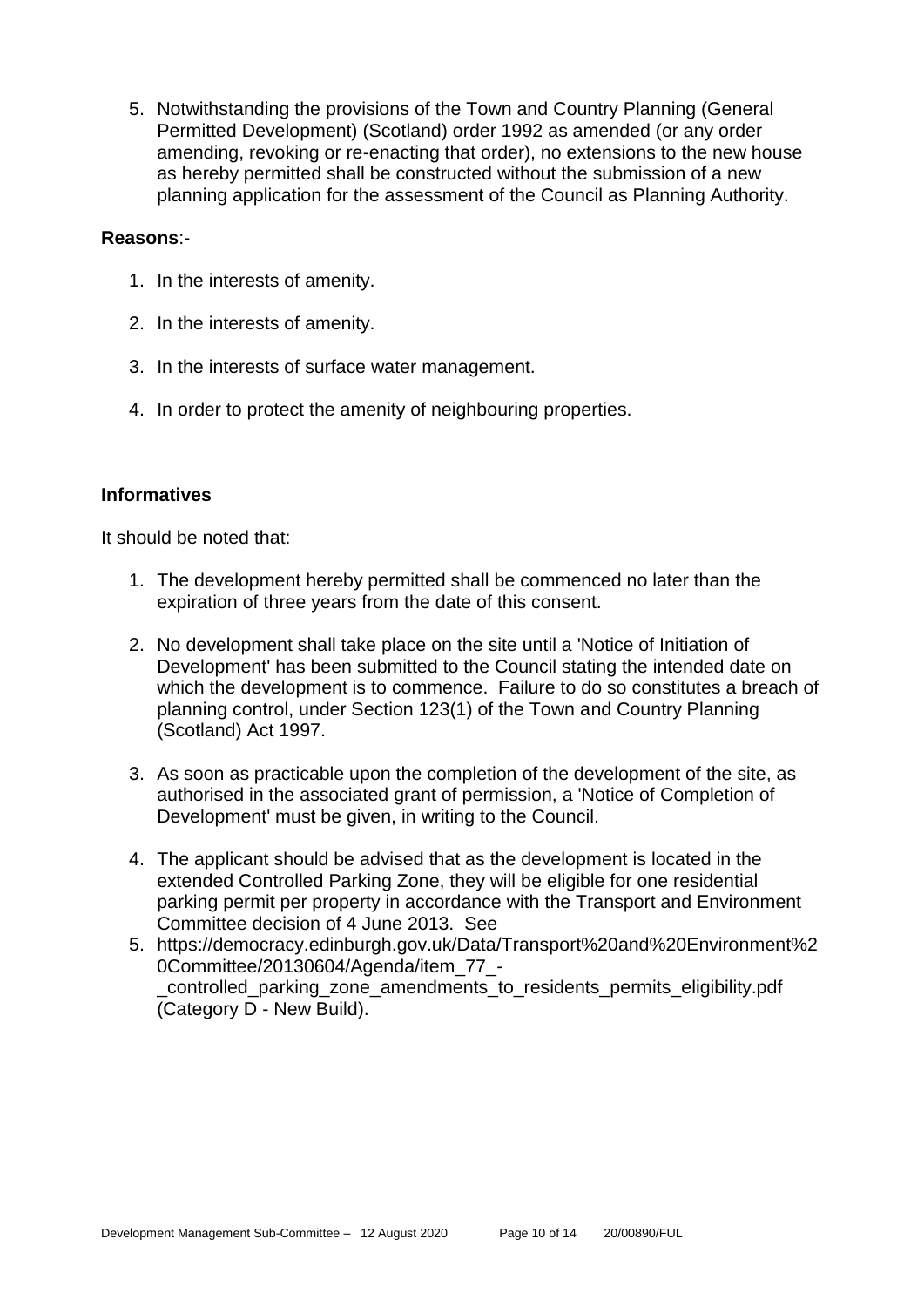# **Financial impact**

#### **4.1 The financial impact has been assessed as follows:**

There are no financial implications to the Council.

# **Risk, Policy, compliance and governance impact**

**5.1** Provided planning applications are determined in accordance with statutory legislation, the level of risk is low.

#### **Equalities impact**

#### **6.1 The equalities impact has been assessed as follows:**

The application has been assessed and has no impact in terms of equalities or human rights.

### **Sustainability impact**

#### **7.1 The sustainability impact has been assessed as follows:**

This application meets the sustainability requirements of the Edinburgh Design Guidance.

#### **Consultation and engagement**

#### **8.1 Pre-Application Process**

There is no pre-application process history.

#### **8.2 Publicity summary of representations and Community Council comments**

In total, 42 representations have been received. 17 were in objection to the proposal while 25 were in support.

A full assessment of the representations can be found in the main report in the Assessment section.

#### **Background reading/external references**

- To view details of the application go to
- − [Planning and Building Standards online services](https://citydev-portal.edinburgh.gov.uk/idoxpa-web/search.do?action=simple&searchType=Application)
- − [Planning guidelines](http://www.edinburgh.gov.uk/planningguidelines)
- − [Conservation Area Character Appraisals](http://www.edinburgh.gov.uk/characterappraisals)
- − [Edinburgh Local Development Plan](http://www.edinburgh.gov.uk/localdevelopmentplan)
- − [Scottish Planning Policy](http://www.scotland.gov.uk/Topics/Built-Environment/planning/Policy)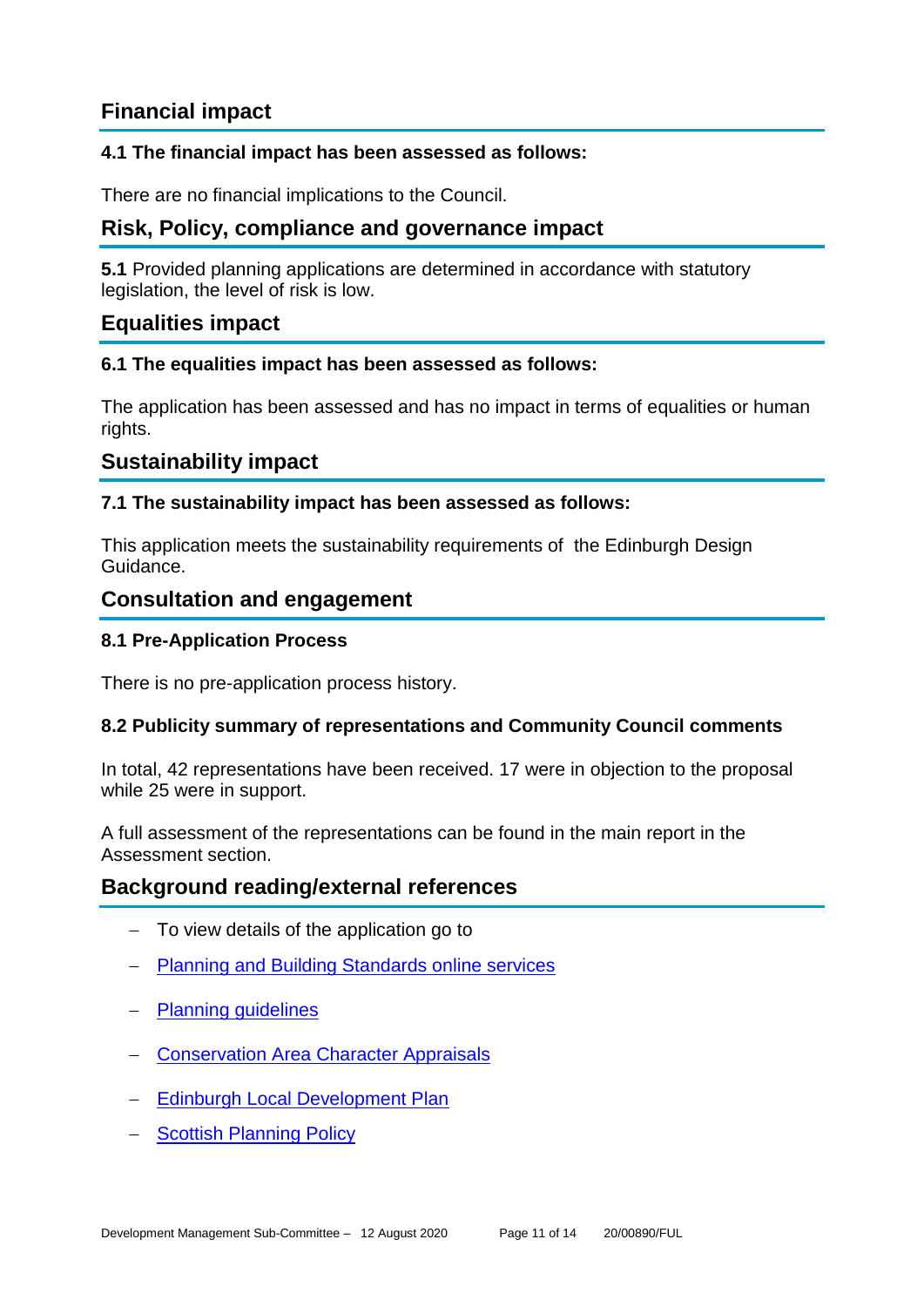| <b>Statutory Development</b><br><b>Plan Provision</b> |                     |
|-------------------------------------------------------|---------------------|
| Date registered                                       | 3 March 2020        |
| <b>Drawing numbers/Scheme</b>                         | 01, 02, 03, 04, 05, |
|                                                       | Scheme 1            |

**David R. Leslie** Chief Planning Officer PLACE The City of Edinburgh Council

Contact: Robert McIntosh, Planning Officer E-mail:robert.mcintosh@edinburgh.gov.uk

# **Links - Policies**

#### **Relevant Policies:**

LDP Policy Des 1 (Design Quality and Context) sets general criteria for assessing design quality and requires an overall design concept to be demonstrated.

LDP Policy Des 4 (Development Design - Impact on Setting) sets criteria for assessing the impact of development design against its setting.

LDP Policy Des 5 (Development Design - Amenity) sets criteria for assessing amenity.

LDP Policy Env 12 (Trees) sets out tree protection requirements for new development.

LDP Policy Env 21 (Flood Protection) sets criteria for assessing the impact of development on flood protection.

LDP Policy Hou 1 (Housing Development) sets criteria for assessing the principle of housing proposals.

LDP Policy Hou 2 (Housing Mix) requires provision of a mix of house types and sizes in new housing developments to meet a range of housing needs.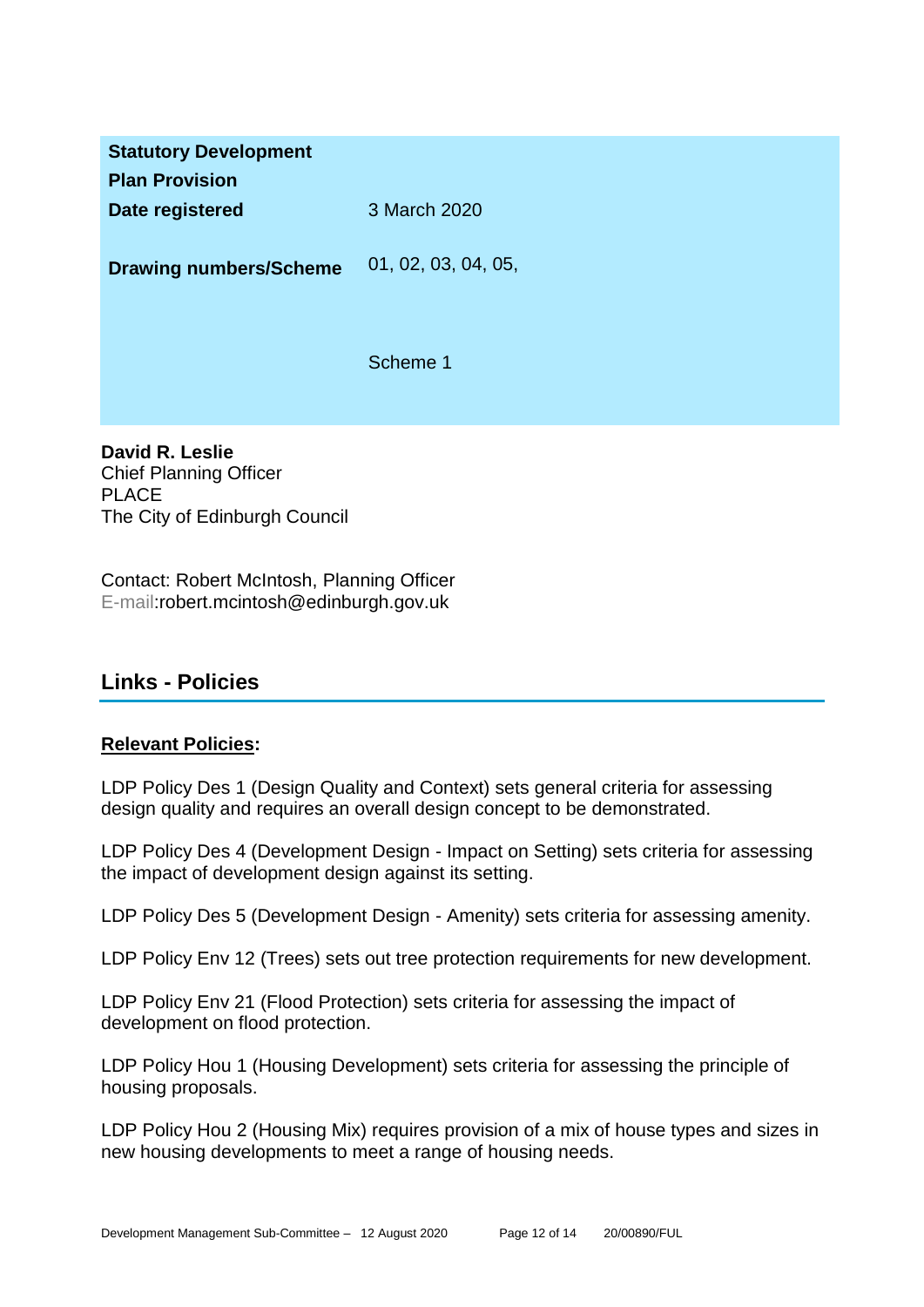LDP Policy Hou 3 (Private Green Space in Housing Development) sets out the requirements for the provision of private green space in housing development.

LDP Policy Hou 4 (Housing Density) sets out the factors to be taken into account in assessing density levels in new development.

LDP Policy Tra 2 (Private Car Parking) requires private car parking provision to comply with the parking levels set out in Council guidance, and sets criteria for assessing lower provision.

LDP Policy Tra 3 (Private Cycle Parking) requires cycle parking provision in accordance with standards set out in Council guidance.

LDP Policy Tra 4 (Design of Off-Street Car and Cycle Parking) sets criteria for assessing design of off-street car and cycle parking.

#### **Relevant Non-Statutory Guidelines**

**Non-Statutory guidelines** Edinburgh Design Guidance supports development of the highest design quality and that integrates well with the existing city. It sets out the Council's expectations for the design of new development, including buildings, parking, streets and landscape, in Edinburgh.